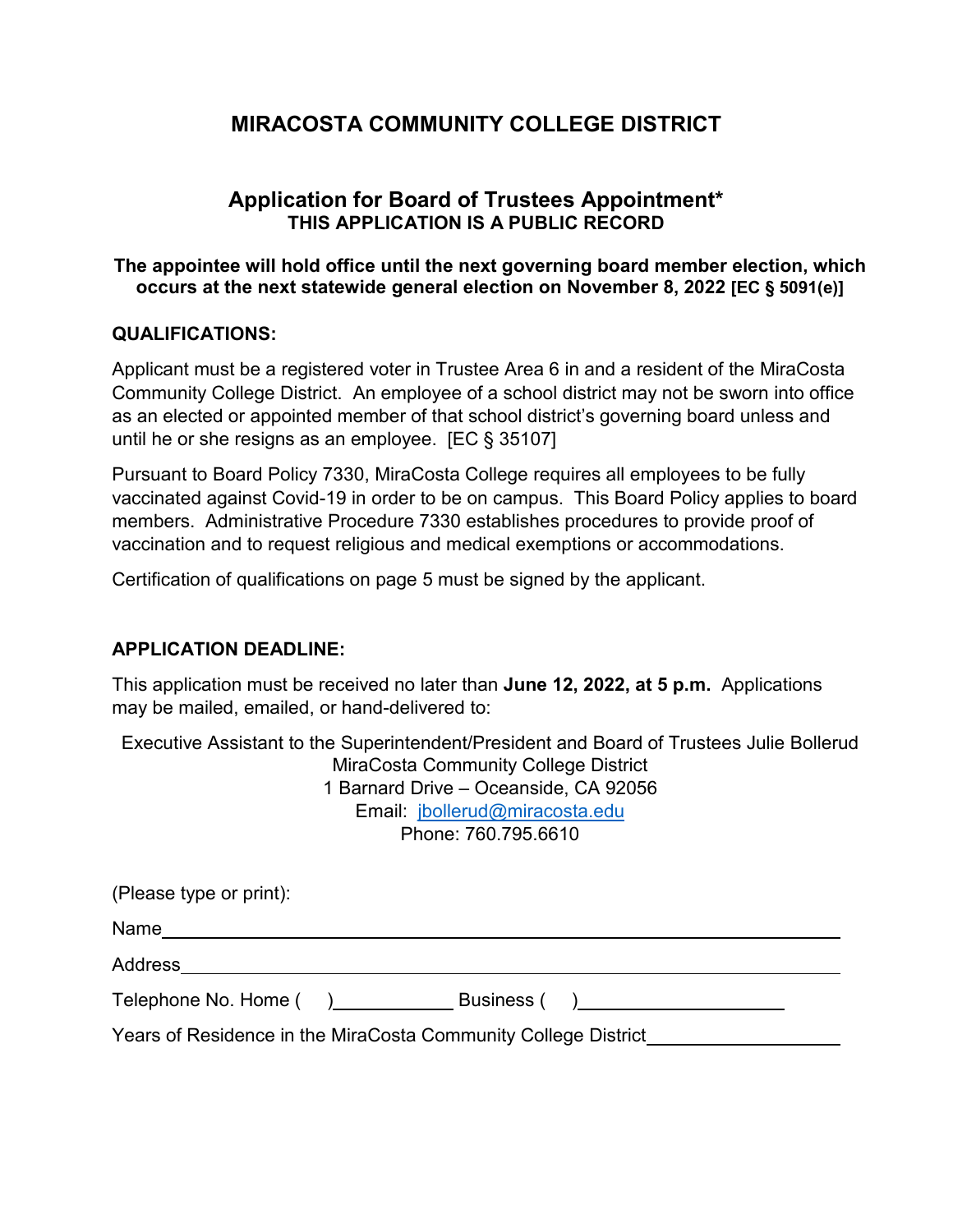### **Application for Board Appointment**

**QUALIFICATIONS: (Please stay within the space allowed for answers. Do not attach extra pages.)**

1. Describe your educational, work, and/or public service background.

2. What skills, abilities, and experience would you contribute to the board?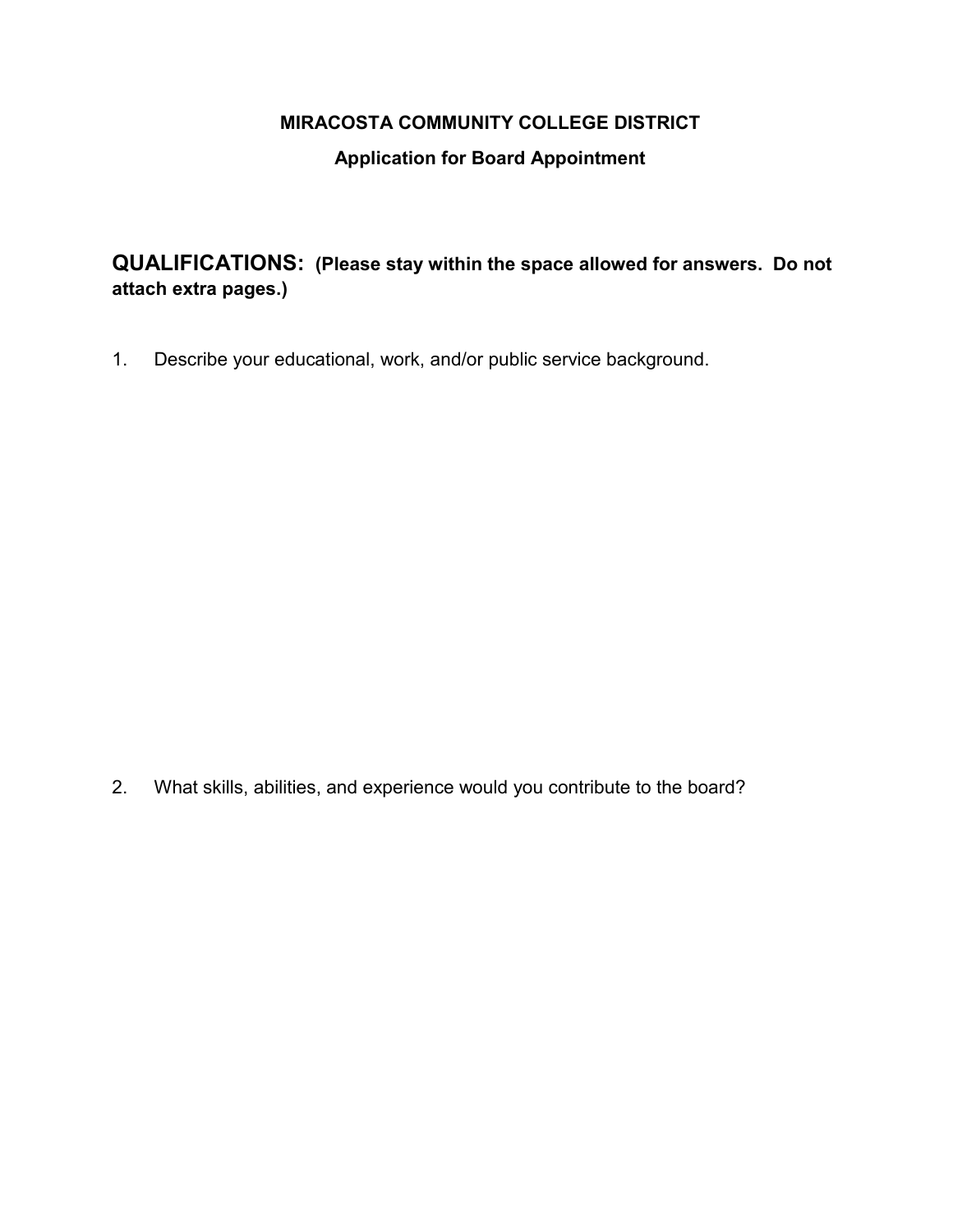# **Application for Board Appointment**

3. List your involvement in activities that demonstrate your understanding and support for public education, such as membership on committees/organizations, offices held, volunteer work, and community service.

4. List, in order of importance, the major issues confronting public education and, specifically, the MiraCosta Community College District.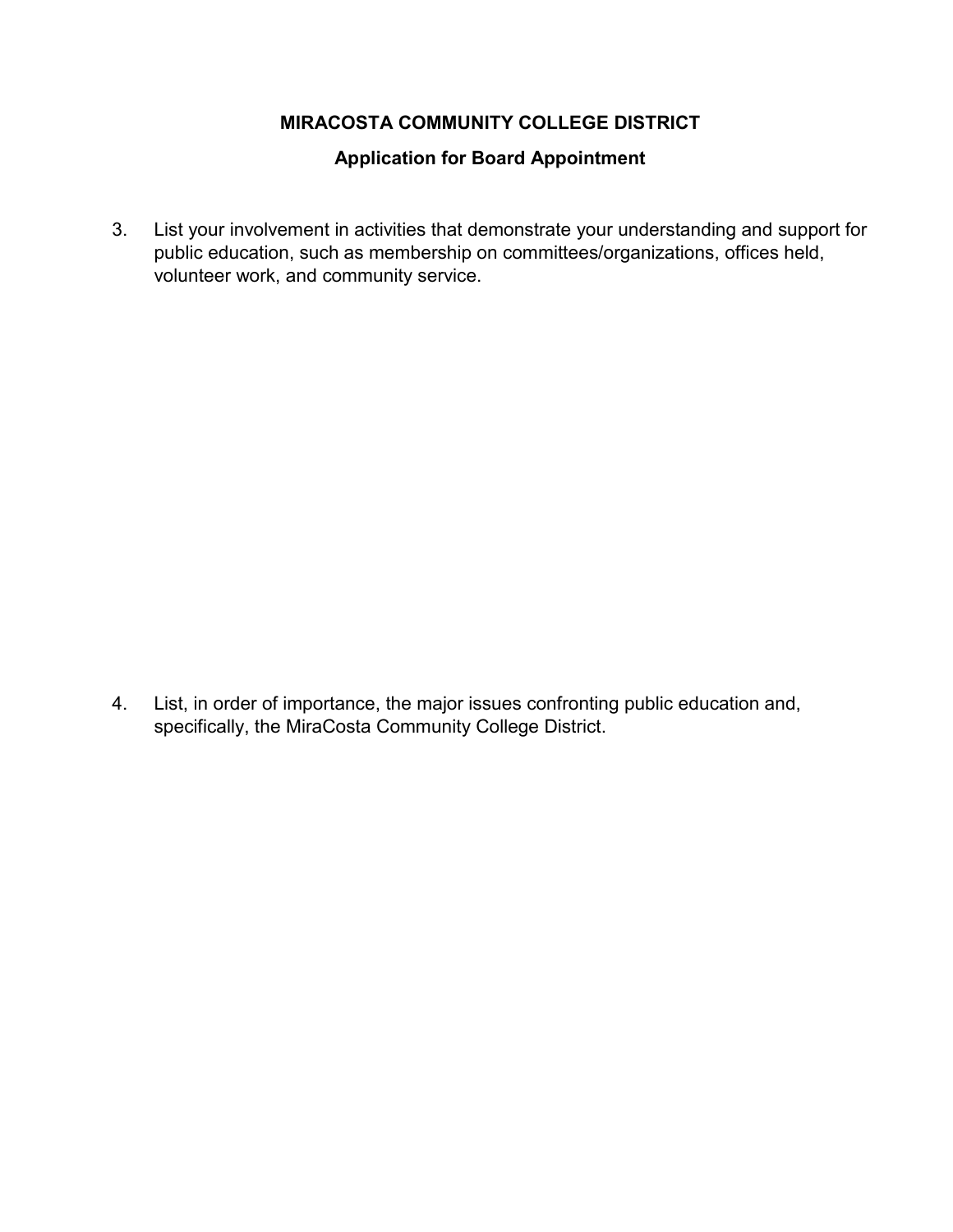### **Application for Board Appointment – Trustee Area 6**

#### **CERTIFICATION OF QUALIFICATIONS:**

I understand that this application is a public document and may be requested under provisions of the Public Records Act and/or be available to the public on the MiraCosta Community College District website.

I understand that upon appointment I would be required to file a Conflict of Interest Form 700 and take an oath of office.

I certify I am not disqualified to hold this office because of a conviction of any of the crimes on the attached list and further certify I am not otherwise disqualified under the California Constitution or statutes from holding public office.

I certify I am a registered voter in the MiraCosta Community College District and that I reside within Trustee Area 6 of the MiraCosta Community College District.

I attest the foregoing information is true to the best of my knowledge.

Signature of Applicant **Date** Date

**Information contained on this application may be subject to verification.**